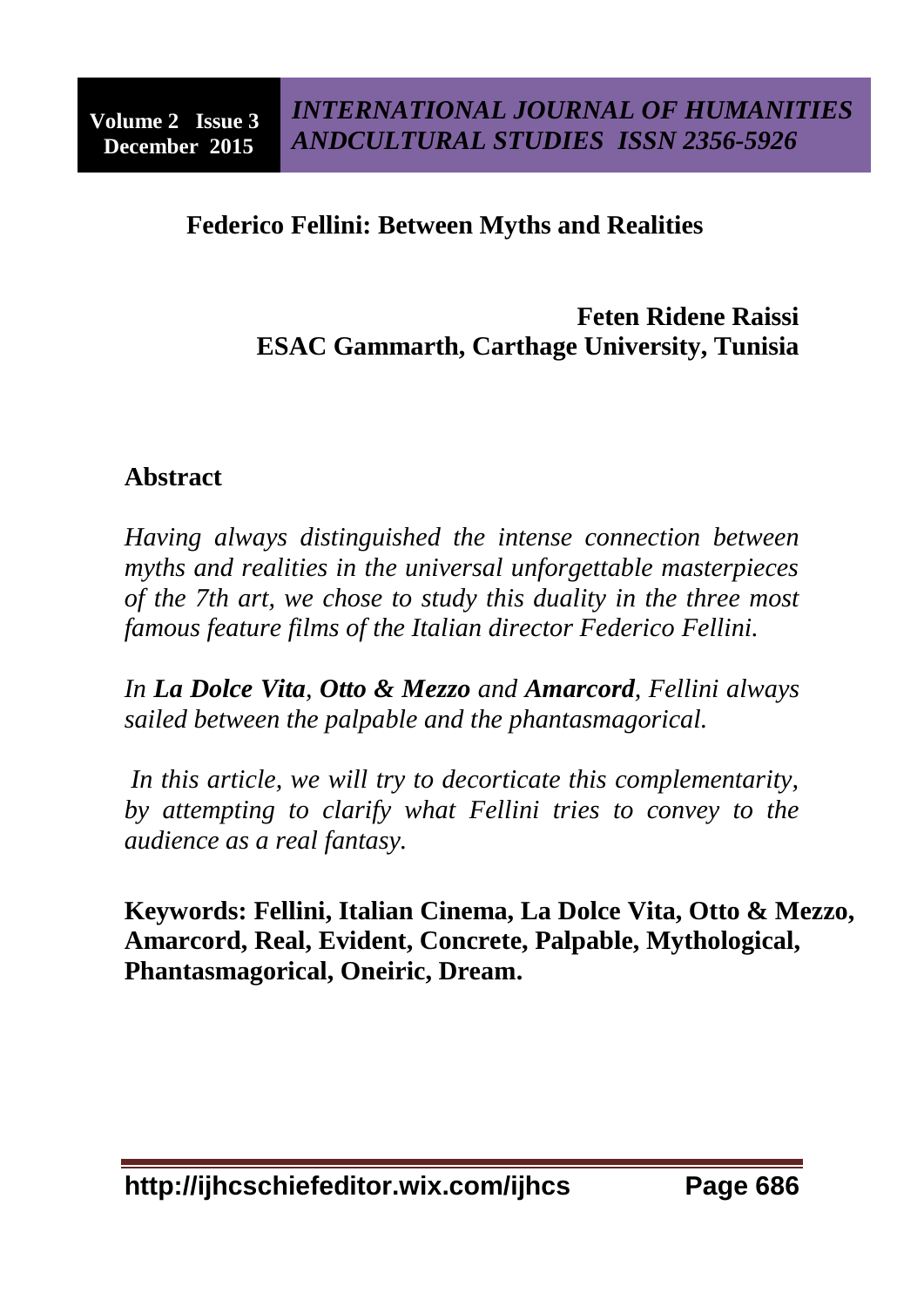## **Résumé**

*Ayant toujours distingué le rapport intense entre les mythes et les réalités dans les œuvres mondiales inoubliables du 7ème art, nous avons choisi d'étudier cette dualité dans les trois plus célèbres long métrages de l'auteur italien Federico Fellini.*

*Dans La Dolce Vita, Otto & Mezzo et Amarcord, Fellini a toujours navigué entre le palpable et le fantasmagorique.*

*Dans cet article, nous tenterons de décortiquer cette complémentarité, tout en essayant de clarifier ce que Fellini essaye de transmettre comme réel fantasmé.*

**Mots clés : Fellini, Cinéma Italien, La Dolce Vita, Otto & Mezzo, Amarcord, Réel, Evident, Concret, Palpable, Mythologique, Fantasmagorique, Onirique, Rêve…**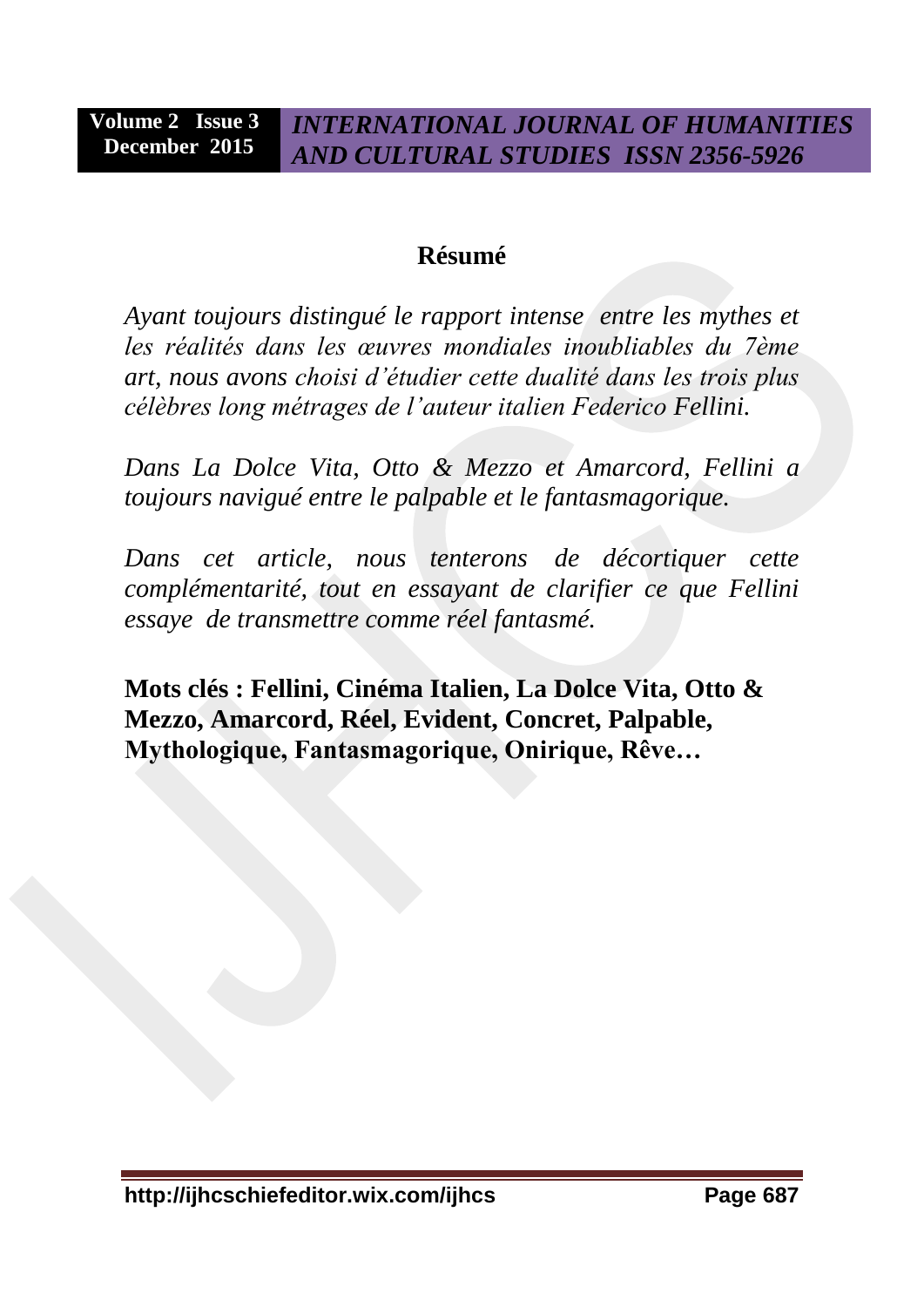If we compare the cinema to a mirror whose aim is to reflect the reality, we could say that the shooting's fruit, where the camera replaces the eyes, is only a duplicate truism. The oneiric trim, which is added by the director, aims only to make the viewer able to distinguish the reflexive fingerprints between an author and another, given that every one of them adds his own '*spice'* to his '*dish'*, which makes the '*consumer'*, recognize its '*taste*' without any doubt.

Based on *Fellini*'s three headlights, namely *La Dolce Vita, Otto & Mezzo* and *Amarcord*, I will try to show how I can find a close connection between the myth and the reality. The cinema through the supreme beauty of these three films which are classified unforgettable, takes viewers into a parallel universe of thought, inviting them outstandingly to wonder: Is this real? Is it imagination? Or it is an oneiric reality, which takes them to immerse themselves in a phantasmagorical dream? Gilles Deleuze answers these questions by saying:

> 'As for the distinction between subjective and objective, it also tends to lose its importance [...]. We run in fact into a principle of indeterminability, of indiscernibility: we no longer know what is imaginary or real, [...], in the situation, not because they are confused, but because we do not have to know and there is no longer even a place from which to ask. It is as if the real and the imaginary were running after each other, as if each was being reflected in the other, around a point of indiscernibility $1$

*<sup>1</sup> Cinema2: l'image temps, Gilles Deleuze English Version ,Athlone Press, Edition 2005*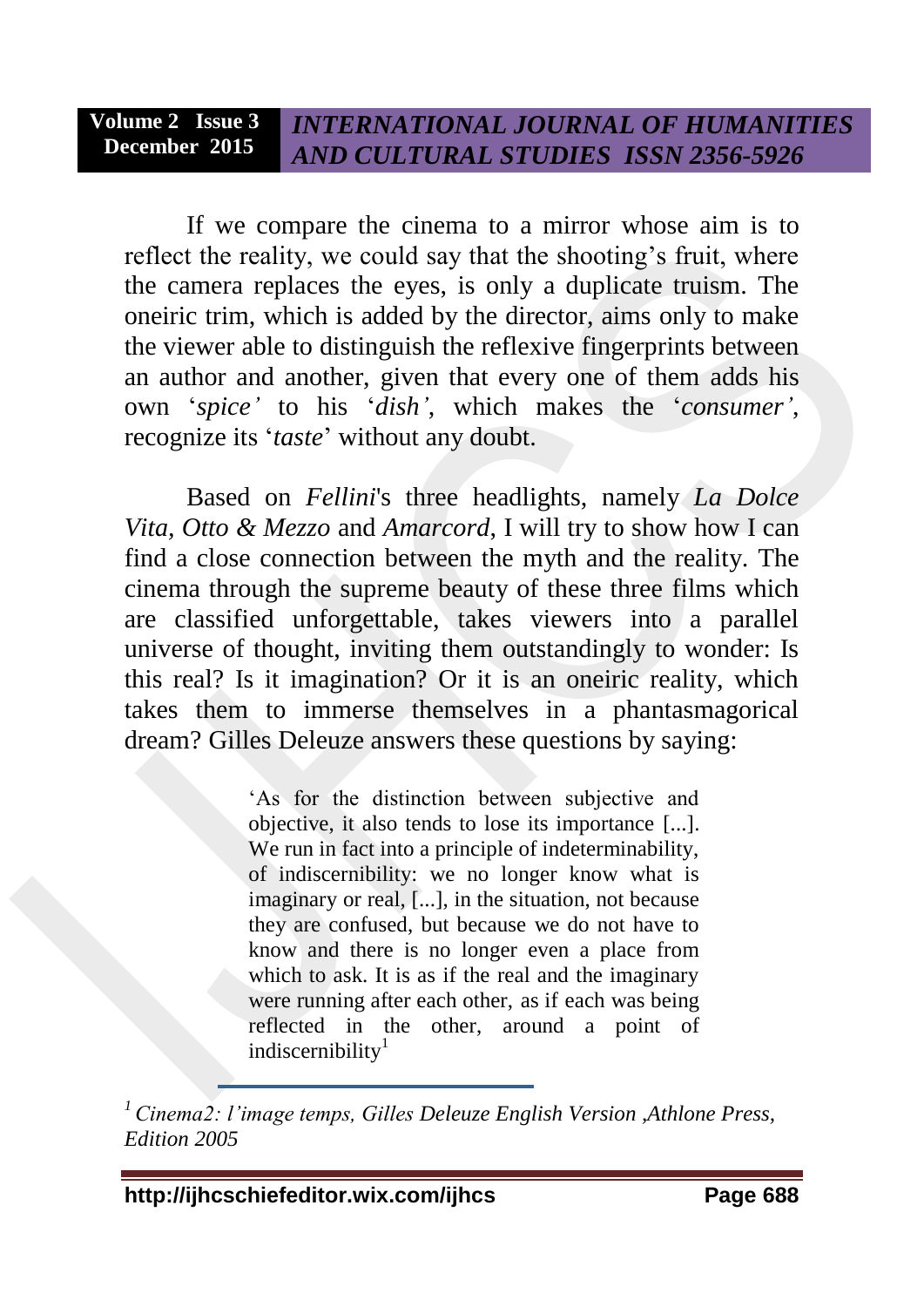The indiscernibility of which Deleuze talks, represents the fairy effect that the movies make the audience (whether theorists, filmmakers, criticizers, reporters or simple cinephile) feel. It seems like a trip, of which no one knows the final destination and goes on as well, with a deep admiring to the navigation between the palpability and the mythology which characterises the movie.

Many authors, through their cinematographic masterpieces, have made their shooting, as a kind of UFO (**U**nidentified **F**lying **O**bject) which transports the audience on a trip between the '*Earth of real'* and the '*Galaxy of oneiric'.*  Trying to decode this junction between fiction and effectiveness, I chose one of the most famous authors who meet this condition of movement between myths and realities: **Federico** *Fellini*.

Having acquired experience in his movies of the 50s', *Fellini* gave birth to an unforgettable trilogy, recognized as masterpieces all over the 7th Art's world. Through Dolce Vita, Otto e Mezzo and Amarcord, *Fellini* baptized the autonomous sequences which replaced the narrative continuity.

According to *Fellini<sup>2</sup>* , artistic productions in cinema, poetry and painting, compose the phantasmagorical activity of mankind, reflected on screen, paper or canvas. *Fellini* also formalizes a necessary link between dreams and the

*<sup>2</sup> Entretiens Fellini © Damian Pettigrew (adaptation : Cyrine Mamy, Subtitles: Eclair Vidéo)*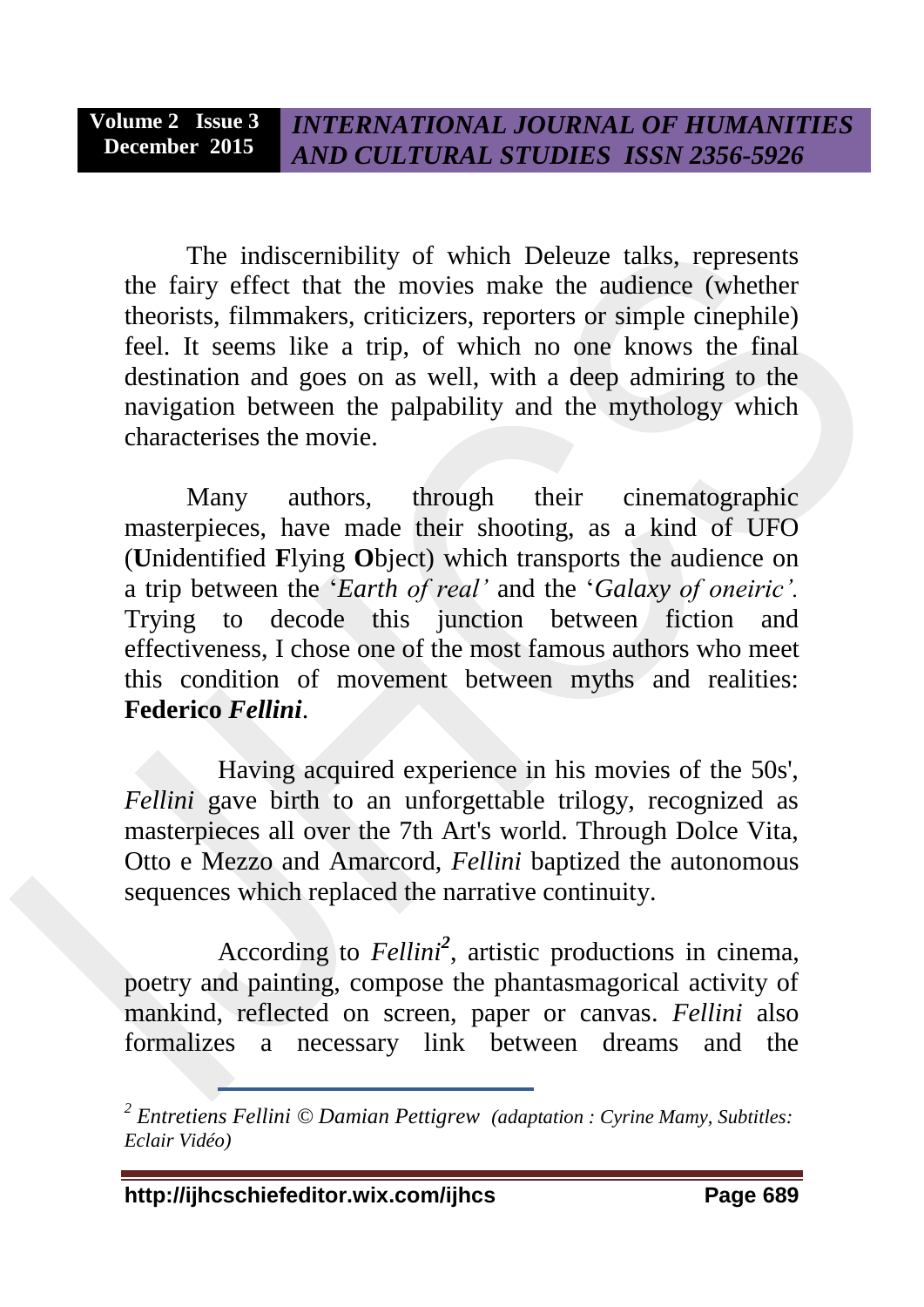unconscious, which, once united, they have no bounds. In this way, he invites artists as well as spectators to sail hugely and without borders in their imaginations.

I am going to analyze the bidimensional real-myth bond in each one of these movies in order to show how much *Fellini* has left in it his fingerprint, whether as director, writer, editor, designer or even sometimes as an actor, by dint to be integrated into his films, by showing actors how such grimaces should be associated with such a scene. By this process, I wish to make a maximum approach from his thought to the ideas and messages that he wants to convey to the audience through the roles played by actors that he chose for each film.)

The palpable axis of *La Dolce Vita* revealed in the chronicler *Marcello*, is nothing but a reflexion on the real *Fellini*, the native of Rimini, who has been a redactor during his youth. Through this autobiographic vision, *Fellini* declares that he has been journalist before becoming a filmmaker.

A second reality reflexion, through which *Fellini* aimed to highlight the oneiric link between the Christian liver and the social-economic roman revolution, triggers the movie's beginning with the helicopter's trip scene *fig. 1*. It exhibits the Majestic Christ Statue from Milan to Vatican: a stage that was taken from a newsreel<sup>3</sup> filmed in Italy on May, 1<sup>st</sup> 1959.

**http://ijhcschiefeditor.wix.com/ijhcs Page 690**

 *3 http://www.cineclubdecaen.com/materiel/cthistoire.html*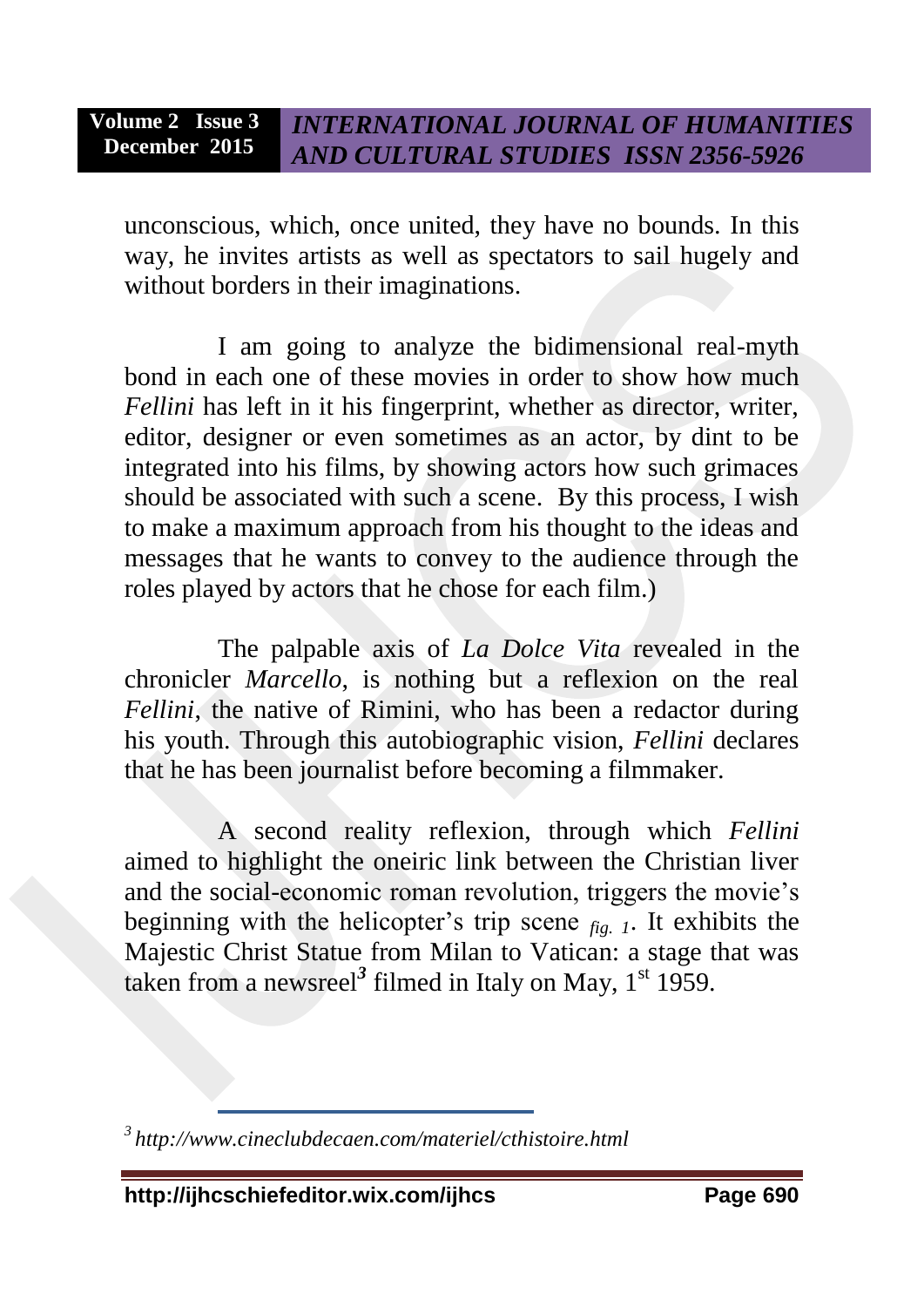By integrating through an alternate mounting, his own scenes in which Marcello and his '*Paparazzo*'<sup>4</sup> are -supposedin the process of filming this movement, aren't they a '*realfiction fusion*'?



*Figure 1: Transport of the Christ statue in parallel with the new construction (real) followed by Marcello chronicler (oneiric)*



*Figure 2: Mythical scene of La Dolce Vita in front of La Fontena dei Trevi*

Besides, *Fellini* establishes a *'comic link'* between the bourgeois ladies while sunbathing on the building's rooftop which is nothing but a realistic illustration of the Italian socioeconomic boom- and the statue of Jesus Christ *'blessing'* the young ladies' sunbathing, when passing, open-armed, above the building's rooftop.

Likewise, by passing through construction sites in several shots, *Fellini* reports the recovery of Rome. Thus Marcello is nothing but an alter ego of *Fellini* during his youth while he was a journalist. This is a *'Fellinian'* way to scandalize the Italian society's turpitude, and that is what has

*<sup>4</sup> This term's birth (frequently used nowadays) took place since La Dolce Vita's release*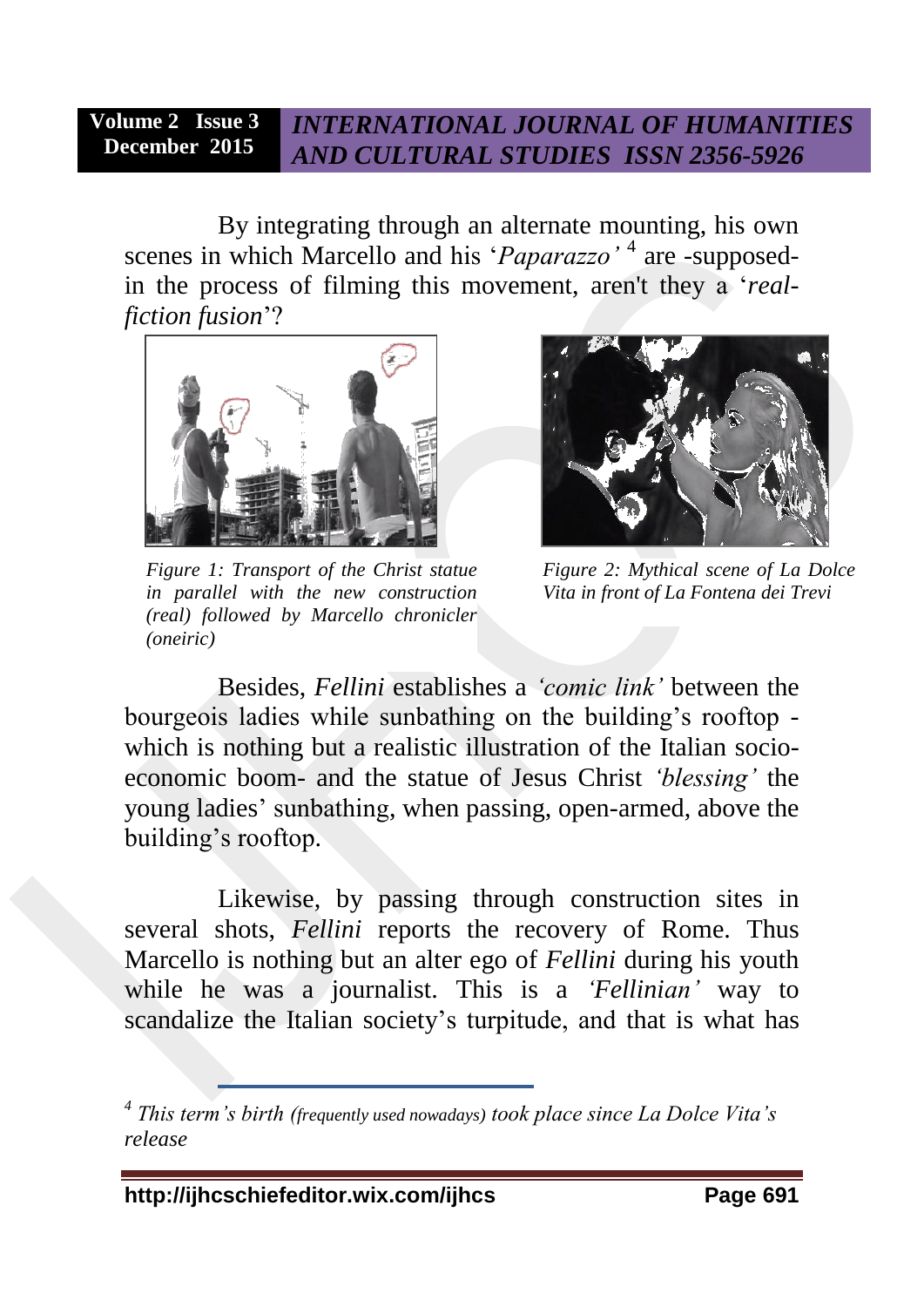taken the Vatican newspaper: *L'Osservatore Romano* to accuse that *'Fellinian'* shot of blasphemy*<sup>5</sup>* .

In addition to the reflection of the Italian reality, after the Second World War, *Fellini* has attributed to his movie, an unforgettable phantasmagorical specificity through the shots of *Sylvia (Anita Ekberg)* with *Marcello* on *'La Fontena Dei Trevi' figure 2*, which was so mythical that it leads the audience to imagine that they kissed each other, although no kiss took place. It is the same case on the royal social class' stage, where the audience finds some idle aristocrats funding a roman castle restoration: an oneiric and comic criticism at the same time.

'In his autobiographical films, Federico Fellini creates a "legend" of himself and films that legend' [John C.Stubbs, 2002]. Like most of his movies, *Fellini* has made from *Otto & Mezzo* a fantasized reality. In fact, he was about to start shooting a movie, whose sceneries have not been yet installed; despite he found himself blocked, not knowing what he should neither write as a script nor shoot as a stage. This situation brought to *Fellini* the idea to shoot those thoughts' deadlock situation. And as he hasn't yet decided the script title, he named it *Eight and a Half* since it was his eighth movie and the half as he gathered the sum of his short sketches.

*Eight and a Half* is clearly classified as a fusion between the real and the fantasy: real since Guido (Marcello Mastroianni), or *Fellini*'s alter-ego, was hospitalized at the beginning of the film. *Fellini* in fact was really hospitalized for

 *<sup>5</sup> Fellini : Le Magicien du Réel, Jean A. Gili : p.31*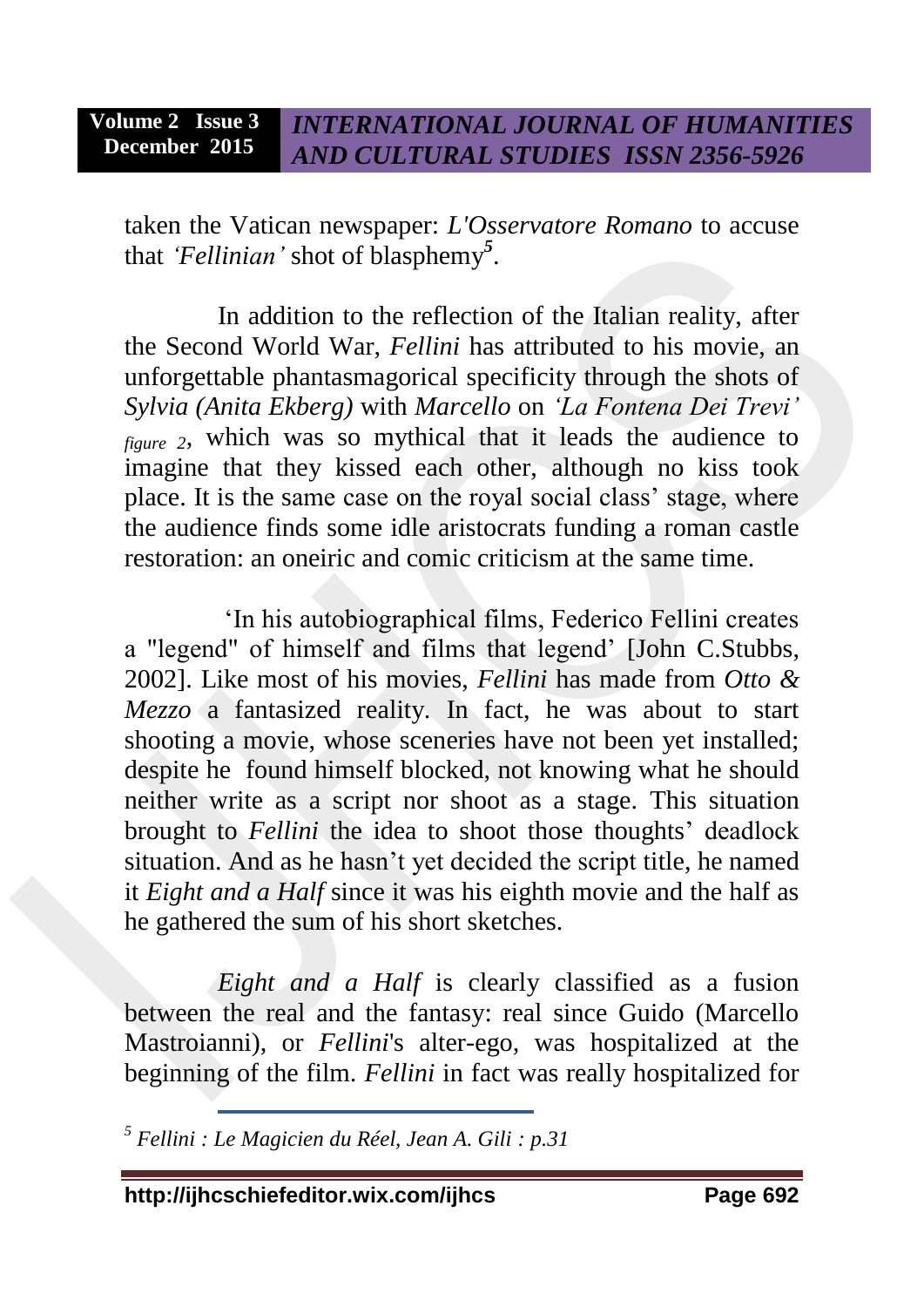a specific period due to a severe fatigue he has suffered from because of his successive shootings, in full time and without rest.

And even while hospitalized, his inspiration has never stopped. He delivered his spirit to the delights of his words to write his autobiography or diary he titled *Propos*, where he was sailing in the corners of his hospitalization to describe the behavior of doctors, nurses, sisters he called "religious" or even his hospitalized neighbours and the parents who were visiting them.

The dreamlike quality contrariwise appears in the flight scene while he was fleeing from asphyxia, while locked in the car from which he freed himself by flying to the wide sky a fairytale scene imaginary cut by a friend at the seaside who pulled his foot with a rope- as if he was a kite *fig. 3*, and while returning to reality when the doctor came to examine him in his room, and apologized for having cut his concentration  $f_{ip}$  as well as while expressing the interest that the doctor reserves to his art.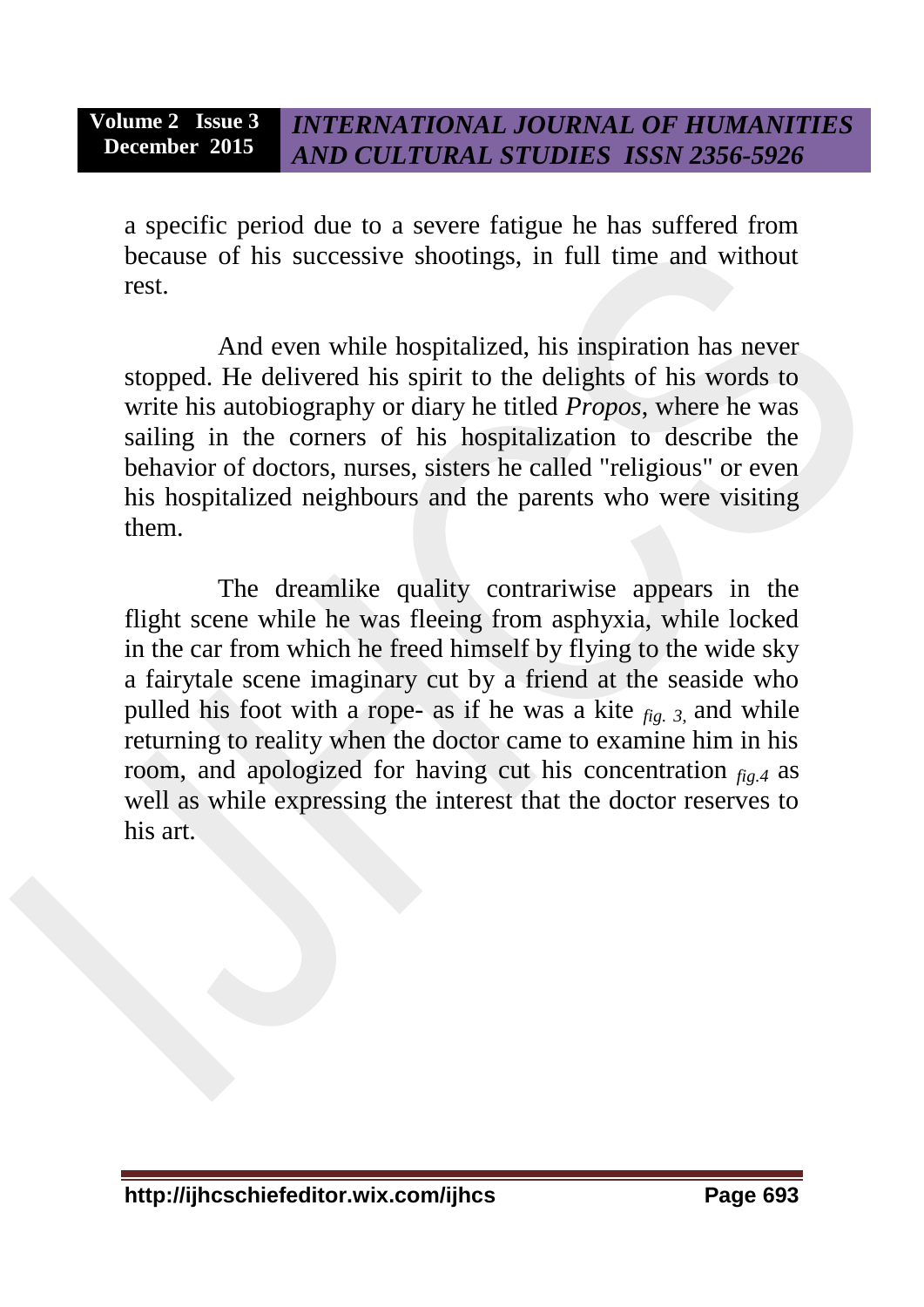

Figure 3: The stage of Guido's dream to fly



Figure 4: The doctor asks sorry for having interrupted Guido's invasion

Likewise during the scene of alternation between the beloved girl of his dreams and the one who was serving him some water or even at the end of the movie: this ending was originally designed to take place in a diner-wagon of a train. *Fellini* decided during the mounting step, to replace it with the stage that gathered together all the characters of his dreams in a large round that Guido, the alter ego of *Fellini*, has tamed by a whip, to make them dance together on the farfare music.

Isabella Conti and William A. McCormack ask: "*To what degree does the movie accurately represent his life experience?"* [Biography, 1984]. So we should answer that on several occasions, the diseased state of Fellini was his source of inspiration. Having written his memorandum: *Propos* while he was hospitalised before shooting *Eight & a Half,* was nearly the same like his recovery during his temporary return to *Rimmini*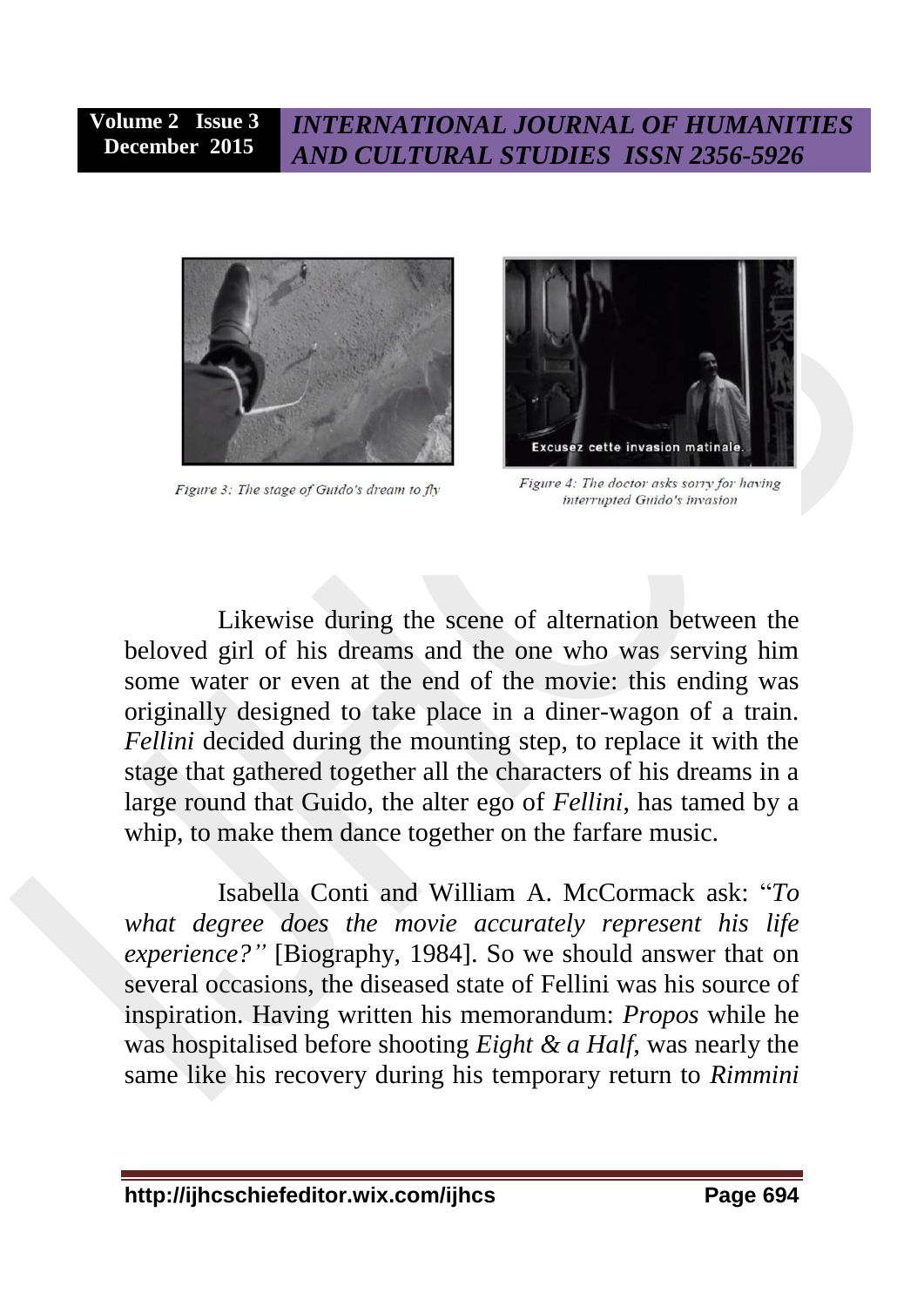(his native town), where he wrote: *La Mia Rimmini*<sup>6</sup>, and a good part of which coincides with several scenes of his movie *Amarcord* that reflects a bit of his childhood period.

After having browsed in his reminiscences; and in order to strengthen his memories by clarifying what he found dark, *Fellini* chose *Tonino Guerra*: a screenwriter and poet from *Rimmini* too, so that the scenario be the most amalgamated possible between the fantastic and the real.

This is what led him elsewhere, to reap a marvellous masterpiece as *Amarcord*, that we can describe as an '*umbilical cord*' linking the memory of the '*mature*' *Fellini* during the seventies to the '*foetus*' of his teenage in Rimmini, that he had spent during the fascism period of the thirties.

The imaginary adventures that *Fellini* reflects in *Amarcord* were more evocative than the pale reality of his childhood in *Rimmini*. He seemed to make of his memories, a playhouse of projection and staging where he reflects at the same time: madness, beauty and humor.

The crazy uncle of Titta *fig. 5* invaded by the purity of his madness while he emits a universal cry, represented the imaginary in its purest form. While the beauty appears in the portrayal of the women who is simply a sin in Catholicism: that is what *Fellini* shown in the dreamlike image of Volpina *fig. 6.* .

*<sup>6</sup> Le monde Magique du souvenir Fellinien : Documentary of Angela Ramboni*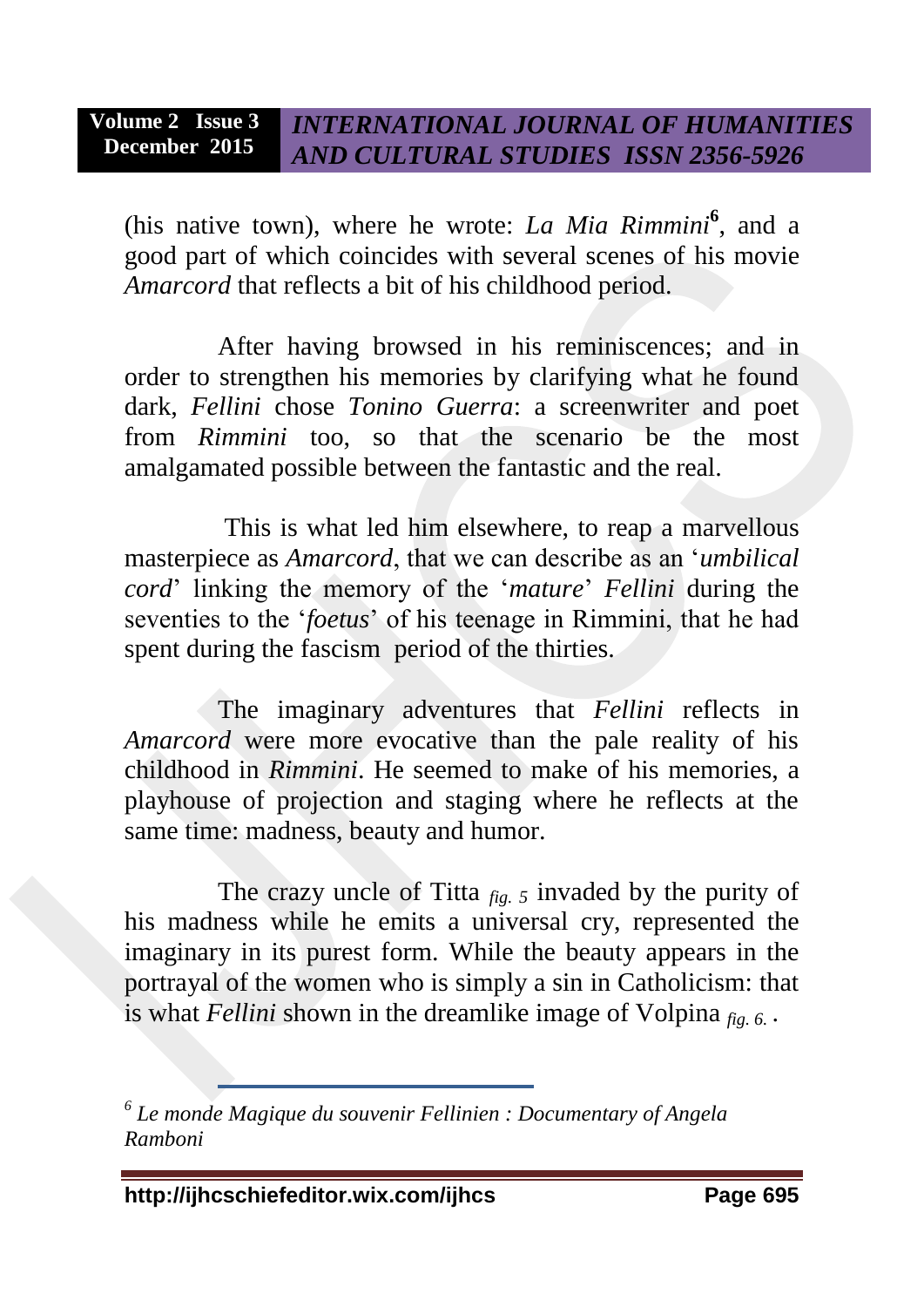However, for *Giudizio*, the *Amarcord*'s phantasmagoria is mainly humorous; *Fellini* reflects in this character the innocent unconsciousness while Giudizio smiles when the *Gardisca (Magali Noël)* and her accompanying were passing in front of his eyes*fig. 7*.



Fig.5: The purity of madness in Titta's uncle



Fig.6: The Catholicism sin through the portrayal of the women in Volpina



Fig.7: The innocent unconsciousness in the crazy Giudizio's smile

During the shooting of *Amarcord*, *Fellini* went into the skin of all the roles of his script even by playing a few scenes in front of the actors, so that they identically convey his ideas.

Through these comic scenes at school, *Fellini* touches his remembrances during his teenage life. The classroom shooting stages were just some reflection axes of *Rimmini*'s atmosphere during the thirties.

In addition to the ten minutes of the concentrate which reflects the teachers' twitches, *Fellini* also represented through this autobiographical movie some key indicators of his native town, such as the average Italian man, the province, the family,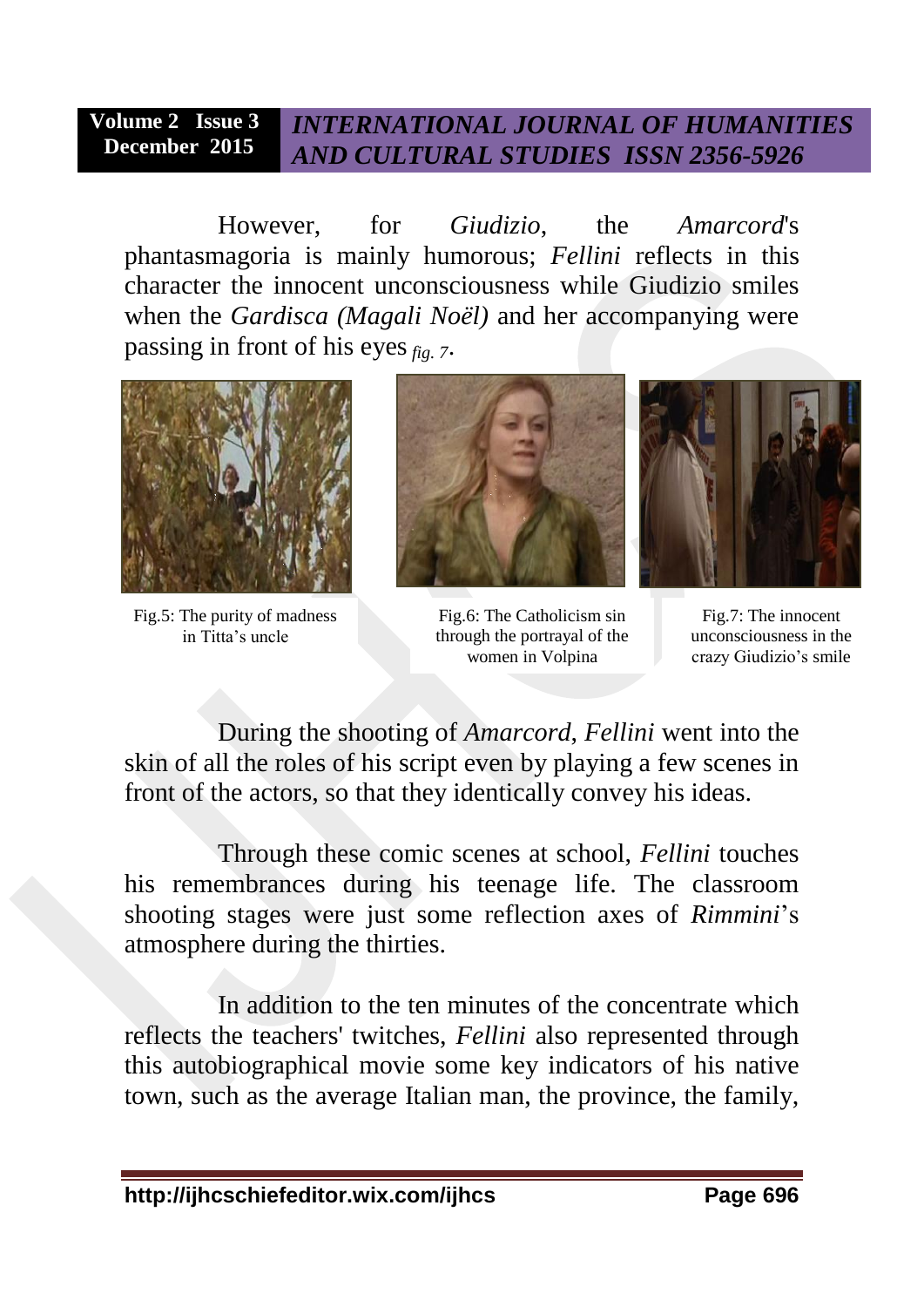the country and most of all the fascism of which he mocked remotely and without sermonizing.

In this article, I concentrated on *Fellini*'s three flagship movies. Nevertheless, I can clearly find that this formula of deeply linking the oneiric with the palpable is almost proved in all his twenty four masterpieces*<sup>7</sup>* .

Having started since his childhood as a scribbler of his dreams before becoming a filmmaker, greatly pushed *Fellini* in his staging, to approximate his experience in reality to what he dreamed about and translated by his drawings. In many interviews, he confessed that this passage through his dreams, garnished with his autobiography, in the eyes of the audience, produced in him a supreme sense of pride and satisfaction*<sup>8</sup>* .

By associating this *'Fellinian'* narcissism to the success of his works that are considered immortal until nowadays, I can nominate *Fellini* as a '*tightrope walker*', who keeps a supreme balance between myth and reality.

In this regard, and in an interview*<sup>9</sup>* that was directed by *Damian Pettigrew*, *Fellini* answered his '*shipwreckquestion',* by describing himself as an attentive observer, who could *"describe the Apocalypse, and put it into images in a* 

*<sup>7</sup> 21 feature films + 3 short movies*

*<sup>8</sup> Le monde Magique du souvenir Fellinien : Documentary of Angela Ramboni*

*<sup>9</sup> Entretiens Fellini made by Damien Pettigrew (Bonus in* **'***8 & ½' DVD)*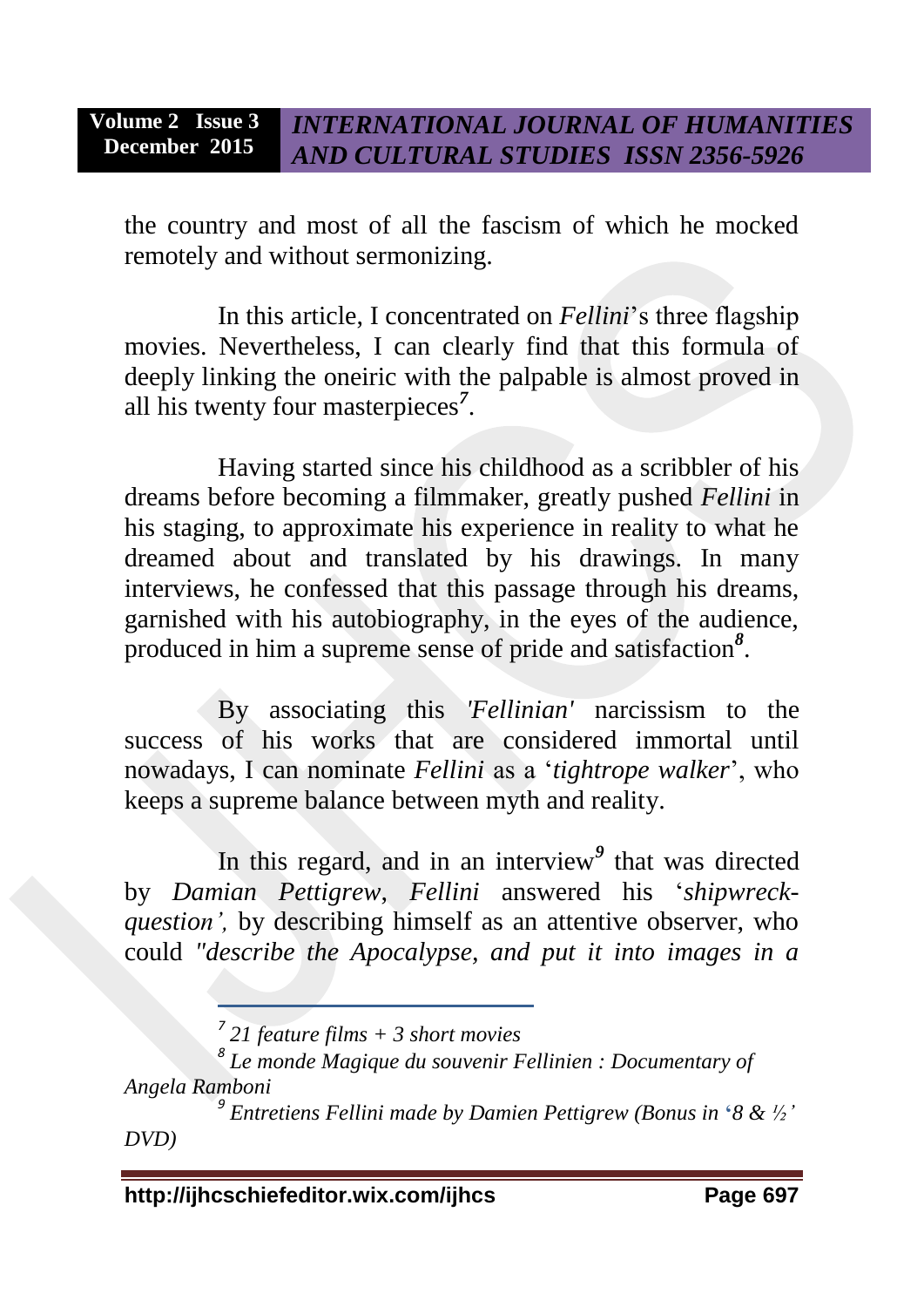*movie, after having lived it " [Fellini's answer: minute 18 of the interview].* It is nothing but a declaration from *Fellini* about his ability to reproduce the palpable by his own fiction, through keeping it identical as if he had lived the situation in his real life then reflected it in his movies.